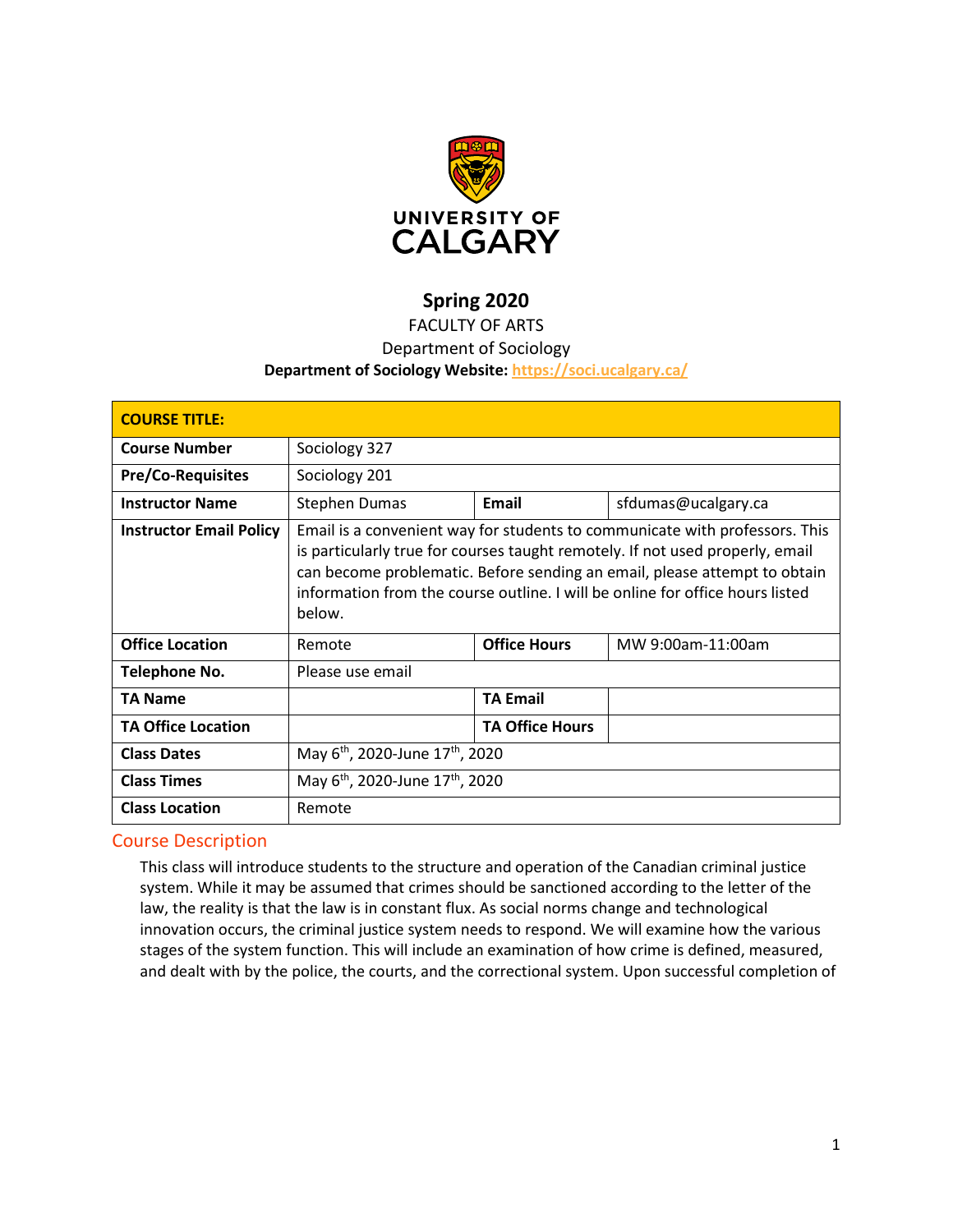this course, students will be able to identify the values of the Canadian justice system, illustrate how informal justice manifests itself, and critically assess crime stories disseminated by media.

## Course Objectives/Learning Outcomes

Students in Introduction to Criminal Justice should concentrate on how to:

1. Identify the main components of the Canadian criminal justice system.

2. Outline the general processes that suspects go through when they are accused of perpetrating crime.

3. Identify and explain control philosophies.

4. Memorize important and notable rates and trends.

5. Explain the challenges presented by policing society, dealing with the courts, and sanctioning the convicted.

6. Identify and assess viable alternatives to prisons and fines.

#### Course Format

Lectures for this course will be delivered via Desire2Learn (D2L). There will be annotated slide shows in pdf with video for students to consider along with the text. The class will be run with asynchronous involvement of students. In other words, there are no precise lecture times for students to attend. Rather, documents can be retrieved at any time. Of course, there are specific due dates for assignments.

#### Required Textbooks, Readings, Materials, Electronic Resources

The following text is required in this course:

Griffiths, C.T. (2019). *Canadian criminal justice: A primer (6th ed.).* Toronto: Nelson publishing.

#### Schedule of Lectures and Readings

Although we will not have face-to-face lectures, I have included a schedule of lectures and readings below. Students should ensure that they have completed the assigned readings according to the schedule.

| <b>Date</b>   | <b>Topic</b>                       | <b>Chapters to have read</b> |  |
|---------------|------------------------------------|------------------------------|--|
| May 6         | Review outline                     |                              |  |
|               | Foundations of criminal<br>justice |                              |  |
| <b>May 11</b> | Foundations of criminal            |                              |  |
|               | justice                            |                              |  |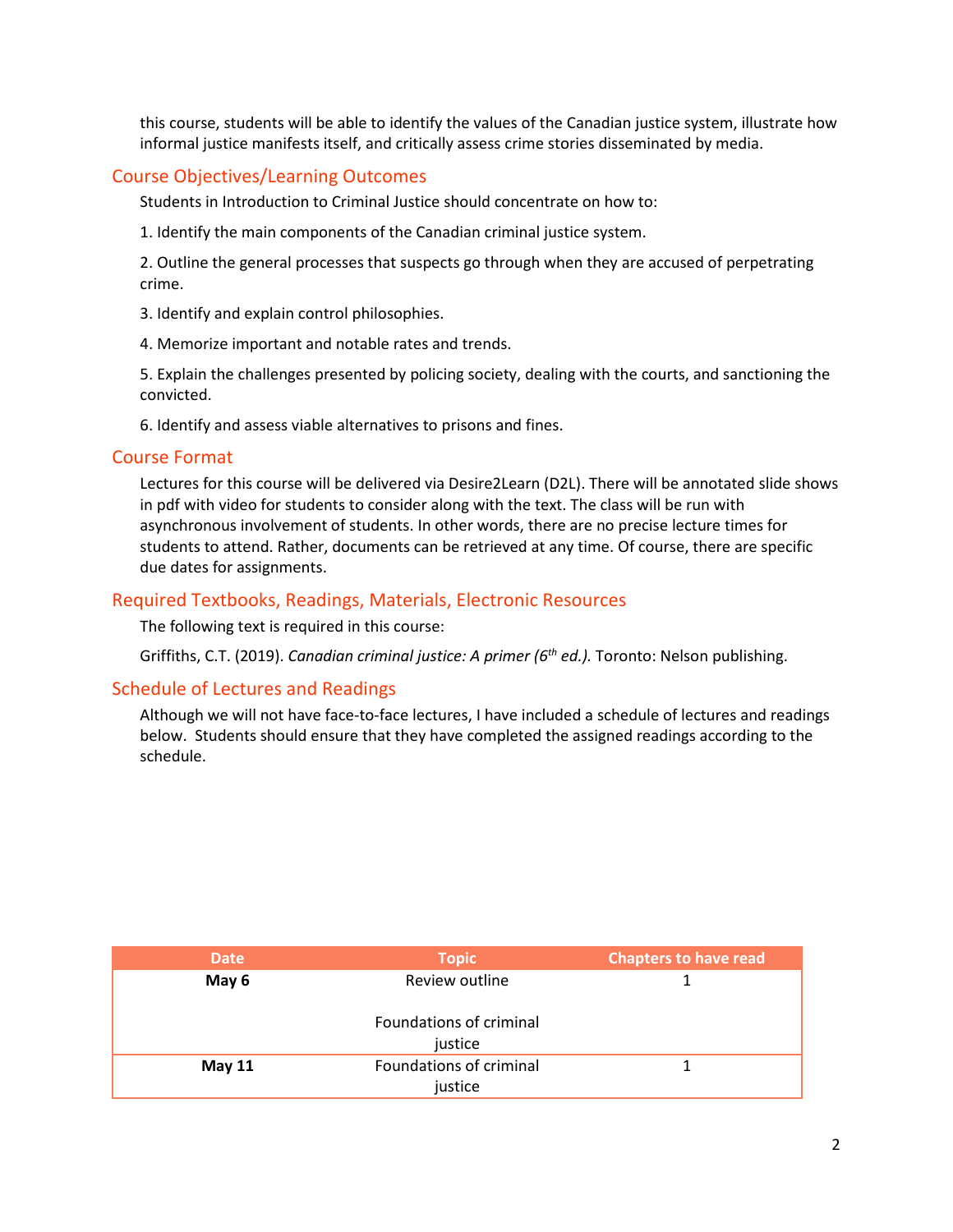| <b>May 13</b> | Understanding the criminal<br>2     |  |
|---------------|-------------------------------------|--|
|               | justice system                      |  |
| <b>May 20</b> | 3<br>Discrimination and disparity   |  |
| <b>May 25</b> | Structure and roles of the<br>4     |  |
|               | police                              |  |
| <b>May 27</b> | 5<br><b>SCC assignment due</b>      |  |
|               | Police powers and decision-         |  |
|               | making                              |  |
| June 1        | 6<br>Police strategies, operations, |  |
|               | and engagement                      |  |
| June 3        | 7<br>The structure and operation    |  |
|               | of the criminal courts              |  |
| June 8        | Prosecution of criminal cases<br>8  |  |
| June 10       | 9<br>Sentencing                     |  |
| June 15       | Corrections<br>10                   |  |
| June 17       | Paper due<br>10                     |  |
|               | Corrections                         |  |

## Methods of Assessment and Grading Weights

There are two opportunities for students to capture their grades. The first is a 5-6 page written assignment worth 50% of the grade. More precise details about that assignment are available on D2L. In a nutshell, students will identify a Supreme Court of Canada (SCC) decision and analyze the impact of that decision on the operation of criminal justice in Canada. This assignment is due on May 27<sup>th</sup>. The second assignment is a take-home paper also 5-6 pages long worth 50%. Students will be given a choice of questions posted on D2L 10 days in advance of the deadline, and upload their papers to the dropbox.

#### Final Exam Information

There is no final examination in this class.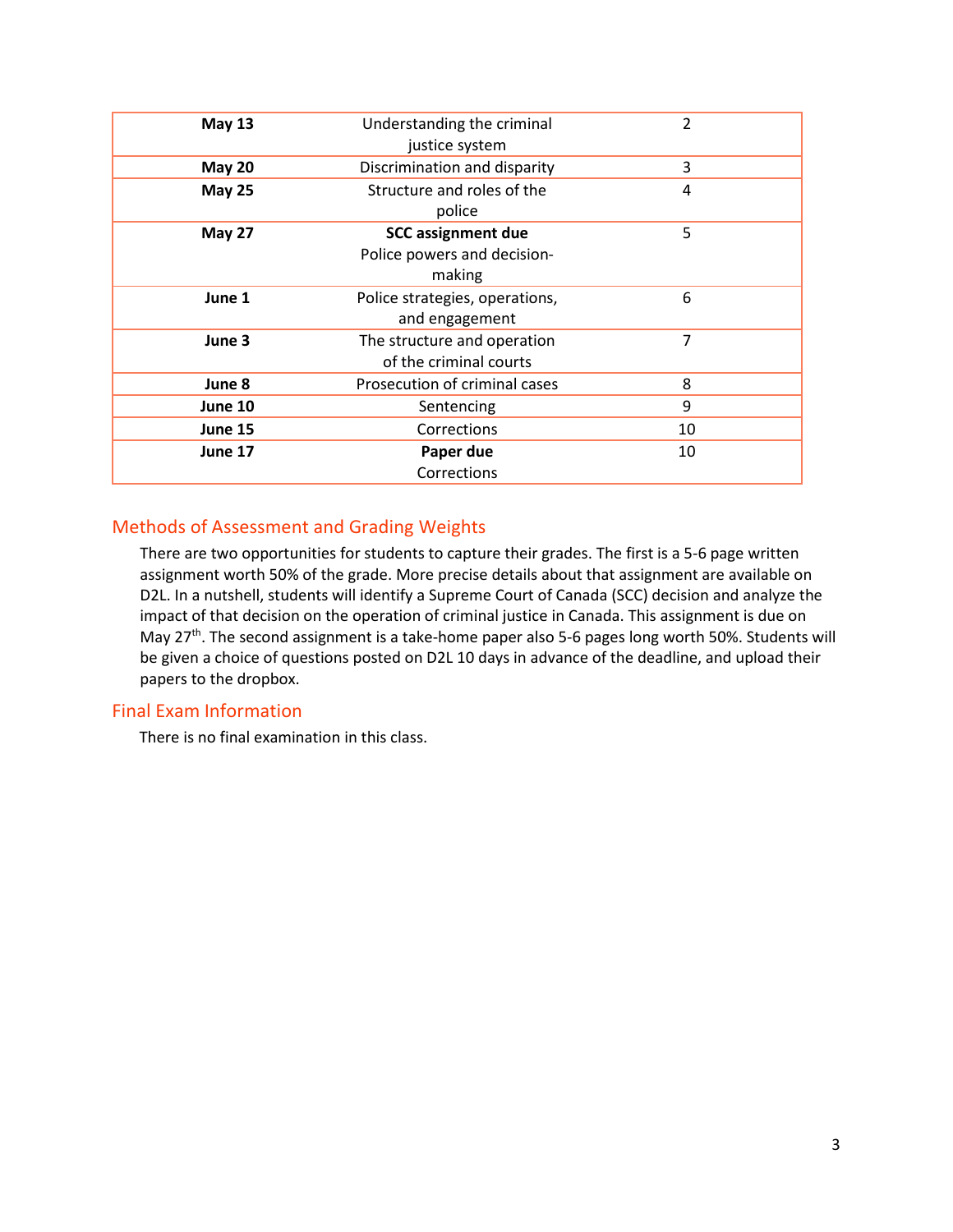## Grading Scale

Letter grades will be assigned and submitted to the registrar based on the following scale:

| Grade        | Percent range  | <b>Grade Point Value</b> | <b>Description</b>                                                                    |
|--------------|----------------|--------------------------|---------------------------------------------------------------------------------------|
| $A+$         | $96 - 100%$    | 4.0                      | Outstanding performance                                                               |
| A            | $90 - 95.99\%$ | 4.0                      | <b>Excellent performance</b>                                                          |
| А-           | $85 - 89.99%$  | 3.7                      | Approaching excellent performance                                                     |
| $B+$         | $80 - 84.99\%$ | 3.3                      | Exceeding good performance                                                            |
| B            | $75 - 79.99\%$ | 3.0                      | Good performance                                                                      |
| <b>B-</b>    | $70 - 74.99%$  | 2.7                      | Approaching good performance                                                          |
| $C+$         | $67 - 69.99%$  | 2.3                      | Exceeding satisfactory performance                                                    |
| $\mathsf{C}$ | $63 - 66.99%$  | 2.0                      | Satisfactory performance                                                              |
| $C -$        | $59 - 62.99%$  | 1.7                      | Approaching satisfactory performance                                                  |
| D+           | $55 - 58.99%$  | 1.3                      | Marginal pass. Insufficient preparation for<br>subsequent courses in the same subject |
| D            | $50 - 54.99%$  | 1.0                      | Minimal Pass. Insufficient preparation for<br>subsequent courses in the same subject. |
| F            | <50%           | 0                        | Failure. Did not meet course requirements.                                            |

## Passing Grades

In order to pass the course, students must obtain 50% or more overall as per the grading scale.

#### Grade Reappraisal

Within two weeks of the date the exam/assignment is returned, students seeking reappraisal of examinations or assignments must submit a written response to the instructor explaining the basis for reconsideration of one's mark. The instructor will reconsider the grade assigned and will then book a time with the student to discuss his or her work and rationale. It should be noted that a reassessed grade may be raised, lowered, or remain the same.

#### Handing in Papers, Assignments

- 1. The main Sociology Department office does not deal with any course-related matters. Please speak directly to your instructor.
- 2. **Protection of Privacy:** The Freedom of Information and Protection of Privacy (FOIPP) legislation does not allow students to retrieve any course material from public places. Anything that requires handing back will be returned directly during class or office hours. If students are unable to pick up their assignments from the instructor, they can provide the instructor with a stamped, self-addressed envelope to be used for the return of the assignment. Private information related to the individual student is treated with the utmost regard by the faculty at the University of Calgary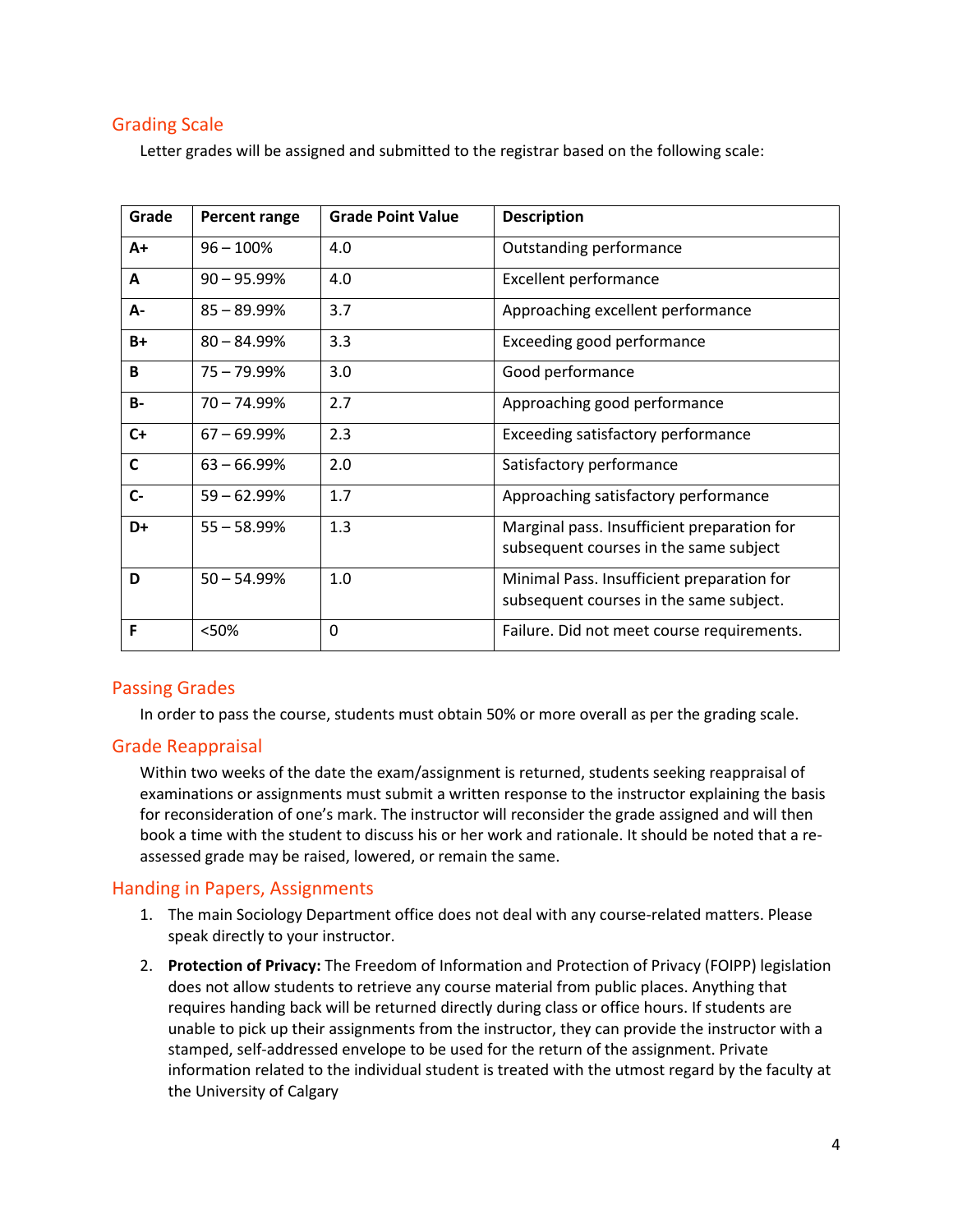3. Final grades are not posted by the Sociology Department. They are only available online.

#### Research Ethics

Students are advised that any research with human subjects – including any interviewing (even with friends and family), opinion polling, or unobtrusive observation – must have the approval of the Faculty Ethics Committee. In completing course requirements, students must not undertake any human subjects research without discussing their plans with the instructor, to determine if ethics approval is required.

#### Copyright Legislation

All students are required to read the University of Calgary policy on Acceptable Use of Material Protected by Copyright [\(https://www.ucalgary.ca/policies/files/policies/acceptable-use-of-material](https://www.ucalgary.ca/policies/files/policies/acceptable-use-of-material-protected-by-copyright-policy.pdf)[protected-by-copyright-policy.pdf\)](https://www.ucalgary.ca/policies/files/policies/acceptable-use-of-material-protected-by-copyright-policy.pdf) and requirements of the Copyright Act [\(https://laws](https://laws-lois.justice.gc.ca/eng/acts/C-42/index.html)[lois.justice.gc.ca/eng/acts/C-42/index.html\)](https://laws-lois.justice.gc.ca/eng/acts/C-42/index.html) to ensure they are aware of the consequences of unauthorized sharing of course materials (including instructor notes, electronic versions of textbooks etc.). Students who use material protected by copyright in violation of this policy may be disciplined under the Non-Academic Misconduct Policy.

#### Instructor Intellectual Property

Course materials created by professor(s) (including course outlines, presentations and posted notes, labs, case studies, assignments and exams) remain the intellectual property of the professor(s). These materials may NOT be reproduced, redistributed or copied without the explicit consent of the professor. The posting of course materials to third party websites such as note-sharing sites without permission is prohibited. Sharing of extracts of these course materials with other students enrolled in the course at the same time may be allowed under fair dealing.

#### Recording of Lectures

Note that the audio or video recording of lectures and taking screengrabs of PowerPoint slides during the lecture are not permitted without explicit authorization. The non-authorized media recording of lectures is inconsistent with the Code of Conduct and may result in discipline in accordance with the Student Non-Academic Misconduct Policy and Procedure. For more information click here: [https://www.ucalgary.ca/policies/files/policies/non-academic-misconduct](https://www.ucalgary.ca/policies/files/policies/non-academic-misconduct-policy.pdf)[policy.pdf.](https://www.ucalgary.ca/policies/files/policies/non-academic-misconduct-policy.pdf)

#### Sharing of Lecture Notes and Exam Questions

Note that publicly sharing lectures notes and exam questions on 3rd party sites such as OneClass, StudyBlue, Quizlet, Course Hero, etc. is not permitted. If you wish to use these helpful studying tools, make sure you adjust your privacy settings accordingly. Any violations are subject to investigation under the UofC Student Non-Academic Misconduct Policy. For more information, click here[:https://www.ucalgary.ca/policies/files/policies/non-academic-misconduct-policy.pdf.](https://www.ucalgary.ca/policies/files/policies/non-academic-misconduct-policy.pdf)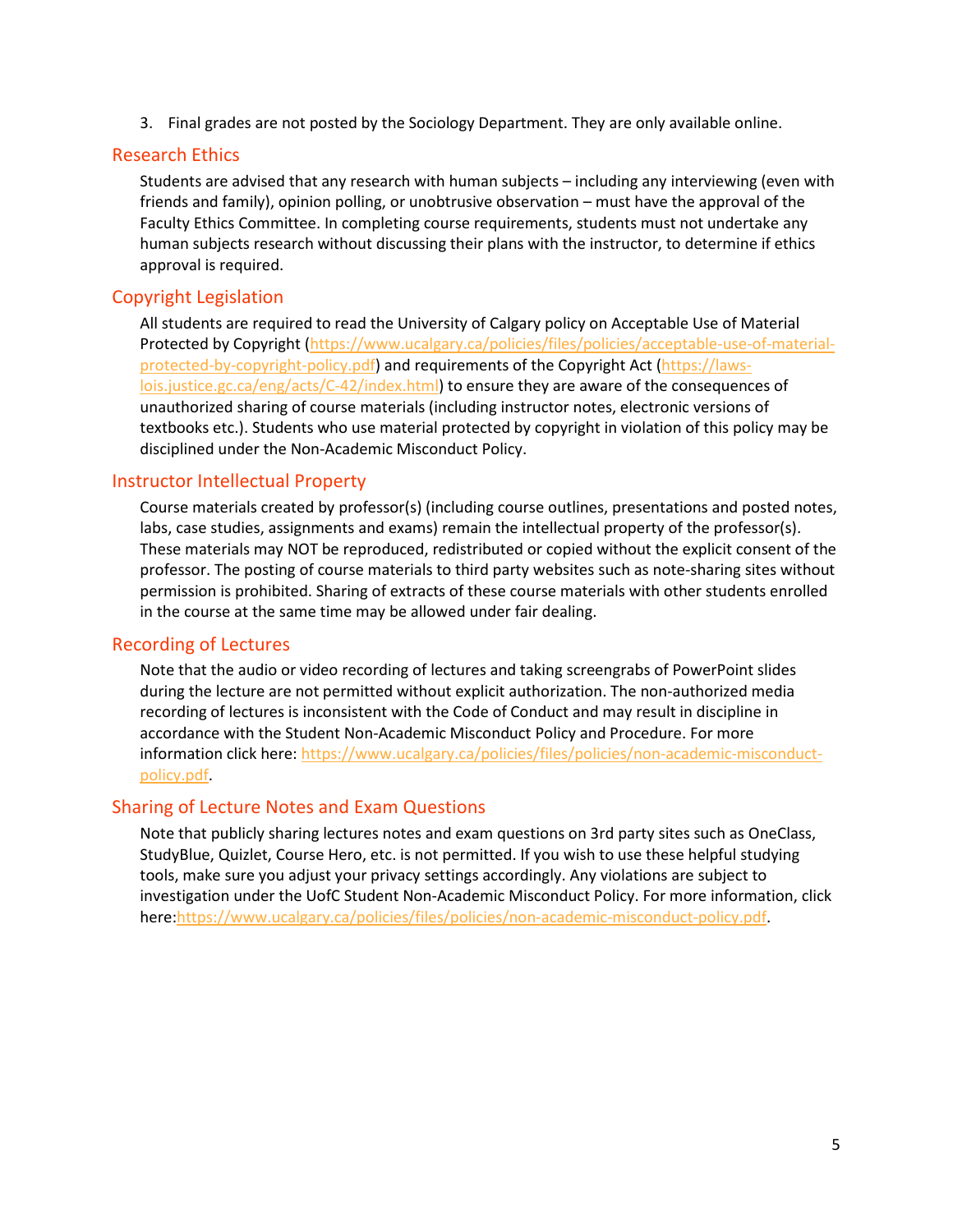## Academic Misconduct

Please refer to the website listed below for information on University of Calgary policies on Plagiarism/Cheating/Other Academic Misconduct: <http://www.ucalgary.ca/pubs/calendar/current/k.html>

#### Absences and Deferrals

Students who are absent from class assessments (tests, participation activities, or other assignments) should inform their instructors as soon as possible. Instructors may request that evidence in the form of documentation be provided. If the reason provided for the absence is acceptable, instructors may decide that any arrangements made can take forms other than make-up tests or assignments. For example, the weight of a missed grade may be added to another assignment or test. For information on possible forms of documentation, including statutory declarations, please see <https://www.ucalgary.ca/pubs/calendar/current/m-1.html>

**Deferred Final Exam Form:** Please note that requests to defer a Registrar scheduled final exam are dealt with through the Registrar's Office.

**Deferred Term Work Form:** Deferral of term work past the end of a term requires a form to be filled out. More information about deferred term work is provided by the Registrar.

Once an extension date has been agreed between instructor and student, the form should be forwarded to the Faculty of Arts Program Information Centre for approval by an Associate Dean (Students).

#### Academic Accommodation

Students seeking an accommodation based on disability or medical concerns should contact Student Accessibility Services; SAS will process the request and issue letters of accommodation to instructors. For additional information on support services and accommodations for students with disabilities, visit www.ucalgary.ca/access/. Students who require an accommodation in relation to their coursework based on a protected ground other than disability should communicate this need in writing to their Instructor. The full policy on Student Accommodations is available at: <http://www.ucalgary.ca/policies/files/policies/student-accommodation-policy.pdf>

Students needing an Accommodation based on a Protected Ground other than Disability, should communicate this need, preferably in writing, to the course instructor.

#### Libraries & Cultural Resources

To contact your librarian or find out about the resources and services available to sociology students go to the Sociology Library guide[: https://library.ucalgary.ca/guides/sociology](https://library.ucalgary.ca/guides/sociology)

To access the main Library website go to: [https://library.ucalgary.ca](https://library.ucalgary.ca/)

#### Wellness and Mental Health Resources

The University of Calgary recognizes the pivotal role that mental health plays in physical health, social connectedness and academic success, and aspires to create a caring and supportive campus community where individuals can freely talk about mental health and receive support when needed. We encourage you to explore the excellent mental health resources available throughout the university community, such as counselling, self-help resources, peer support or skills-building